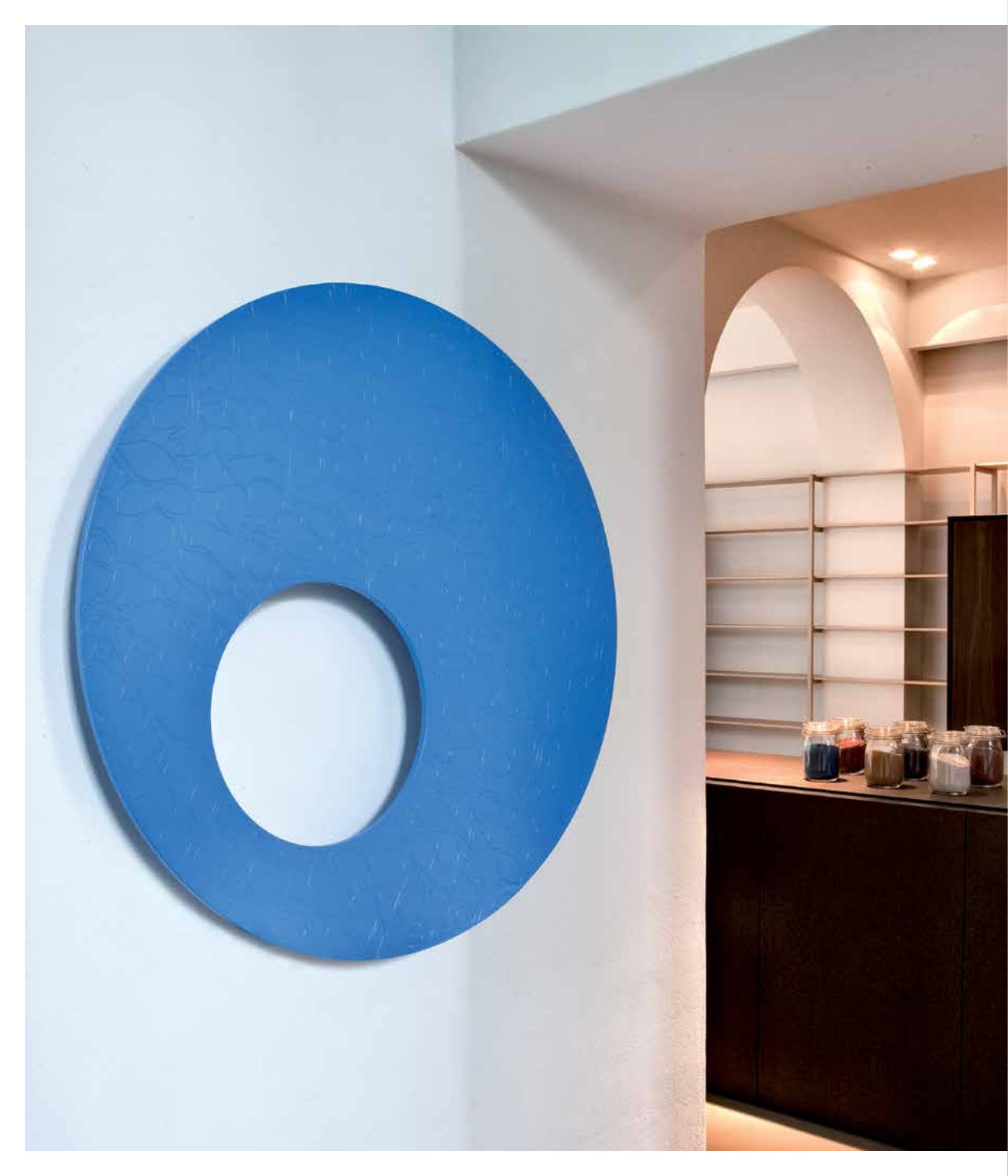

## flower power **design ridea**

## 

Una scultura, un complemento d'arredo. Il design unito alla funzionalità, una forma emblematica: un cerchio dentro un altro cerchio, un occhio, una finestra virtuale sull'infinito. I motivi floreali ricordano le suggestioni della natura.

*mmmmmmmmmmmm* A sculpture, a furnishing complement. The design joined together to the functionality, an emblematic shape: a circle inside another circle, an eye, a virtual window over the infinite. The grooves of the floral patterns remember the nature's power.

> *Finitura fotografata in queste pagine: Noir 900 Sablè. Nella pagina accanto: Blu cielo RAL 5015.*

> > *Finish photographed on this page: Noir 900 Sablè. On the opposite page: Blu cielo RAL 5015.*

> > > **RIDEA 2015** 109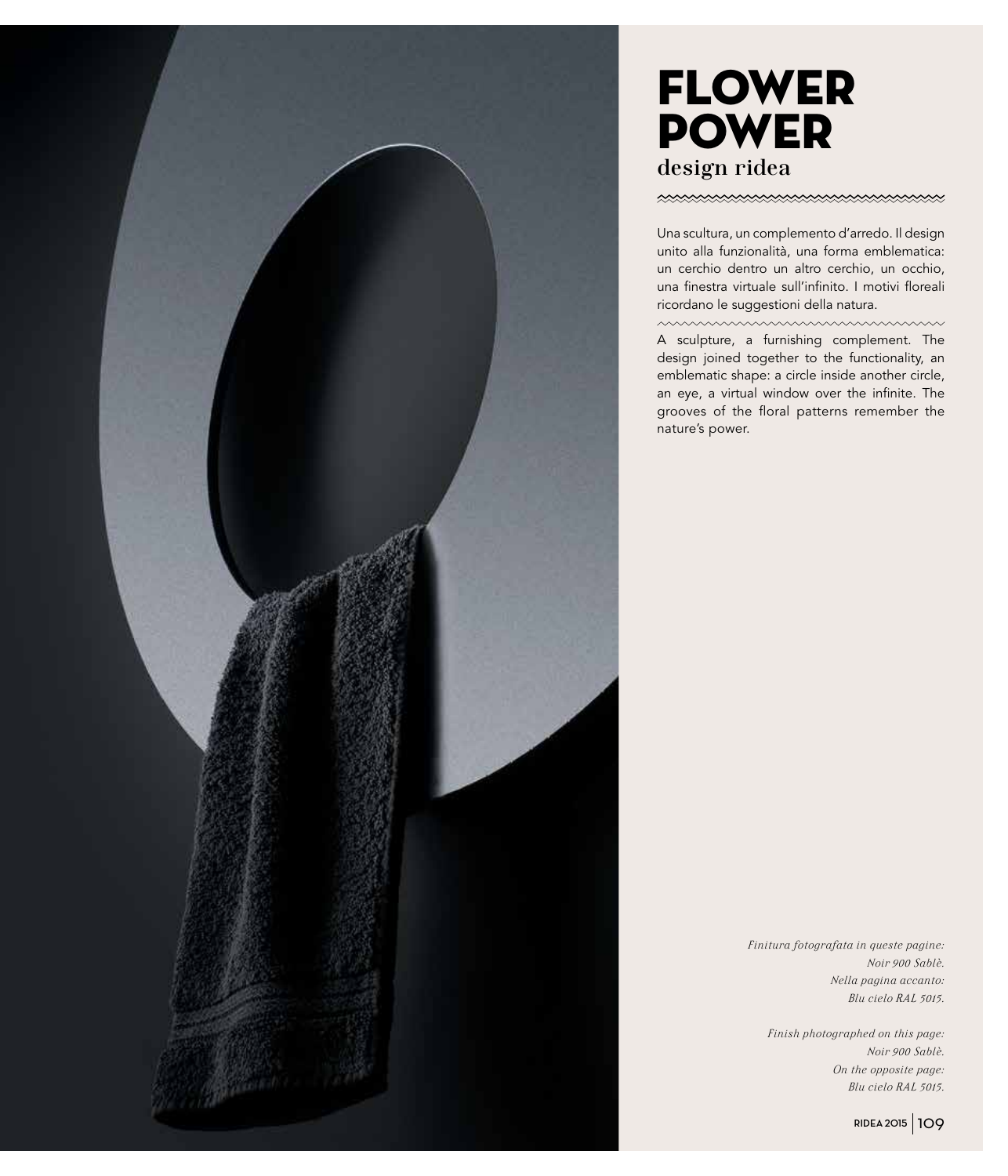## flower power

| hxb<br>(cm)        | $\mathbf n$<br>numero<br>elementi/<br>elements<br>number | peso a<br>vuoto/<br>weight<br>empty<br>(kg) | volume<br>d'acqua /<br>water<br>volume<br>(dm <sup>3</sup> ) | a<br>$\text{(cm)}$ | $\mathbf{c}$<br>$\text{(cm)}$ | d<br>$\text{(cm)}$ | e<br>$\text{(cm)}$ | Os resa<br>termica/<br>thermal yield<br>$\Box t$ 50 $\degree$ C (watt) | O potenza<br>elettrica/<br>electrical power<br>(watt) | versione<br>$mista*/$<br>combined<br>version* | fissa/<br>not<br>opening     | apribile/<br>opening |
|--------------------|----------------------------------------------------------|---------------------------------------------|--------------------------------------------------------------|--------------------|-------------------------------|--------------------|--------------------|------------------------------------------------------------------------|-------------------------------------------------------|-----------------------------------------------|------------------------------|----------------------|
|                    |                                                          |                                             |                                                              |                    |                               |                    |                    |                                                                        | $\boldsymbol{\mathcal{G}}$                            | 40                                            |                              |                      |
| verticale/vertical |                                                          |                                             |                                                              |                    |                               |                    |                    |                                                                        |                                                       |                                               |                              |                      |
| 80,0x80,0          |                                                          | 12,0                                        | 0,19                                                         | 32,0               | 28,0                          | 20,0               | 40,0               | 506                                                                    | 480                                                   | $\bullet$                                     | $\qquad \qquad \blacksquare$ | $\bullet$            |
| 100,0x100,0        |                                                          | 19,0                                        | 0,3                                                          | 42,0               | 38,0                          | 30,0               | 50,0               | 727                                                                    | 720                                                   | $\bullet$                                     | $\overline{\phantom{0}}$     | $\bullet$            |